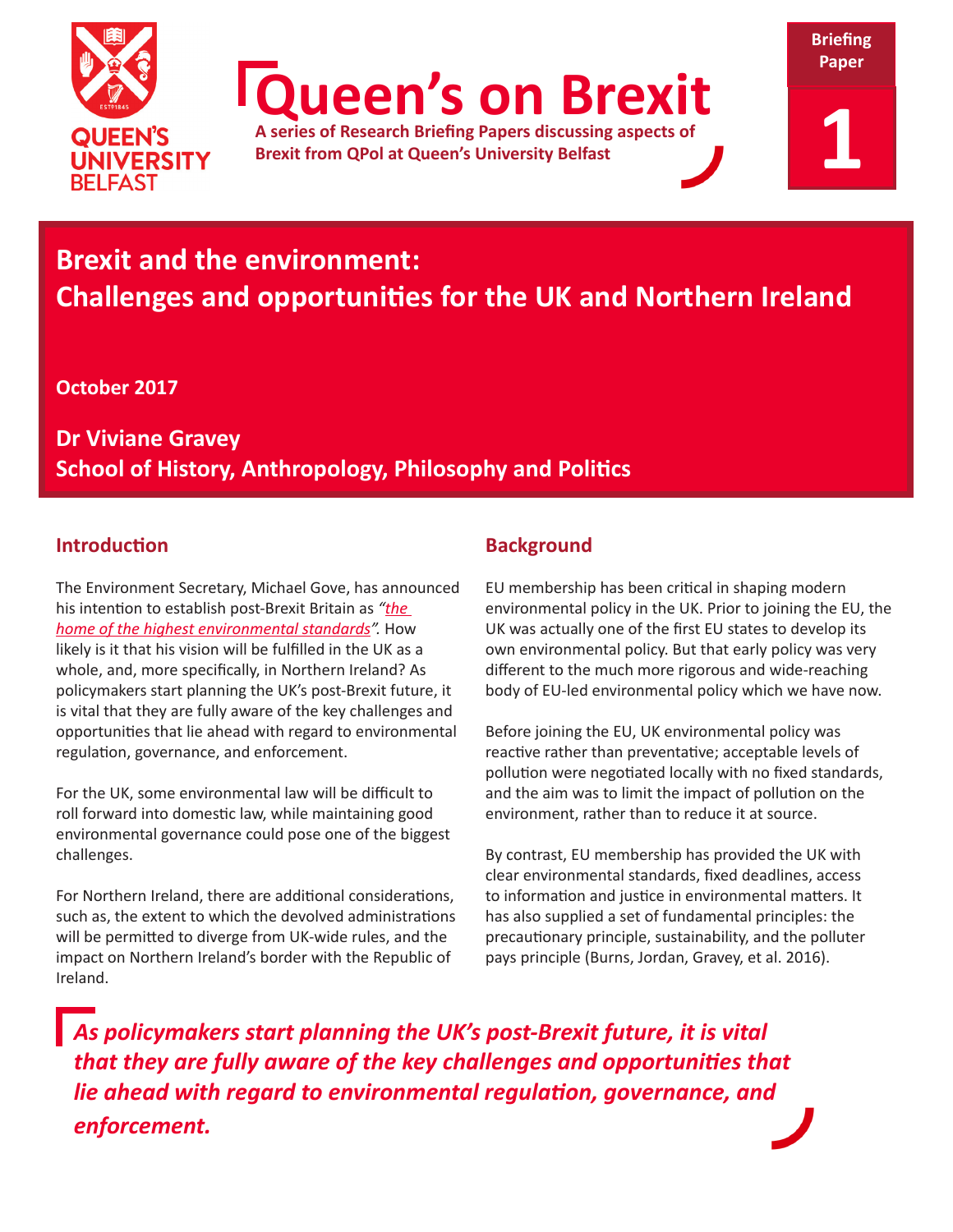## **UK-wide challenges**

#### **How much EU law will still apply?**

This is not an easy question to answer; a 'hard' Brexit would provide the UK with the maximum amount of flexibility in terms of whether or not it decides to adopt existing EU regulation. Under a 'soft' Brexit it is likely that most EU environmental legislation would continue to apply, particularly if the UK stays in the European Economic Area ('Single Market'). Table 1 provides an overview of the degree of UK policy autonomy offered by different scenarios, including the status quo.

#### **Table 1: Hard v. Soft Brexit scenarios (from Burns, Jordan & Gravey 2016)**

*Under a 'soft' Brexit it is likely that most EU environmental legislation would continue to apply, particularly if the UK stays in the European Economic Area.*

|                                                     | <b>Status Quo</b>                   | <b>Soft Brexit</b>                                              | <b>Hard Brexit</b>                      |
|-----------------------------------------------------|-------------------------------------|-----------------------------------------------------------------|-----------------------------------------|
| Enjoy favourable access to<br>the Single Market?    | Yes                                 | Yes                                                             | <b>No</b>                               |
| Contribute to the EU bud-<br>get?                   | Yes                                 | Yes, but at a reduced<br>level                                  | <b>No</b>                               |
| Subject to EU fisheries and<br>farming projects?    | Yes                                 | <b>No</b>                                                       | <b>No</b>                               |
| Automatically subject to EU<br>environmental rules? | Yes                                 | No, but most would<br>apply                                     | <b>No</b>                               |
| Subject to EU legal<br>enforcment processes?        | Yes                                 | No, but subject to<br>similar EFTA/EEA<br>enforcement processes | <b>No</b>                               |
| Able to shape EU rules?                             | Yes                                 | No                                                              | <b>No</b>                               |
| Able to raise UK<br>standards?                      | Yes, in general                     | Yes, in general                                                 | Depends on terms of<br>trade negotiated |
| Able to lower UK<br>standards?                      | Yes, except where EU<br>rules apply | Yes, except where EU<br>rules apply?                            | Depends on terms of<br>trade negotiated |
| Able to shape<br>international policies?            | Remain the same                     | Probably decline                                                | Probably decline                        |

#### **Future Scenario**

Whether we end up with a 'hard' or a 'soft' Brexit, EU environmental law will still have considerable impact on the UK's environmental policy and regulation, as importers have to comply with many EU environmental product and process standards when they trade with the EU (Burns, Jordan & Gravey 2016). Hence, the more the UK chooses to diverge from EU environmental law, the greater the barriers for UK-EU trade.

One example is the impact of the EU's 2006 [REACH](http://ec.europa.eu/environment/chemicals/reach/reach_en.htm)  [Regulation.](http://ec.europa.eu/environment/chemicals/reach/reach_en.htm) Many manufacturers in the United States have made their supply chains 'REACH compliant' to avoid the cost of operating different production lines for EU and non-EU markets (Bradford 2012), UK manufacturers may have to do the same.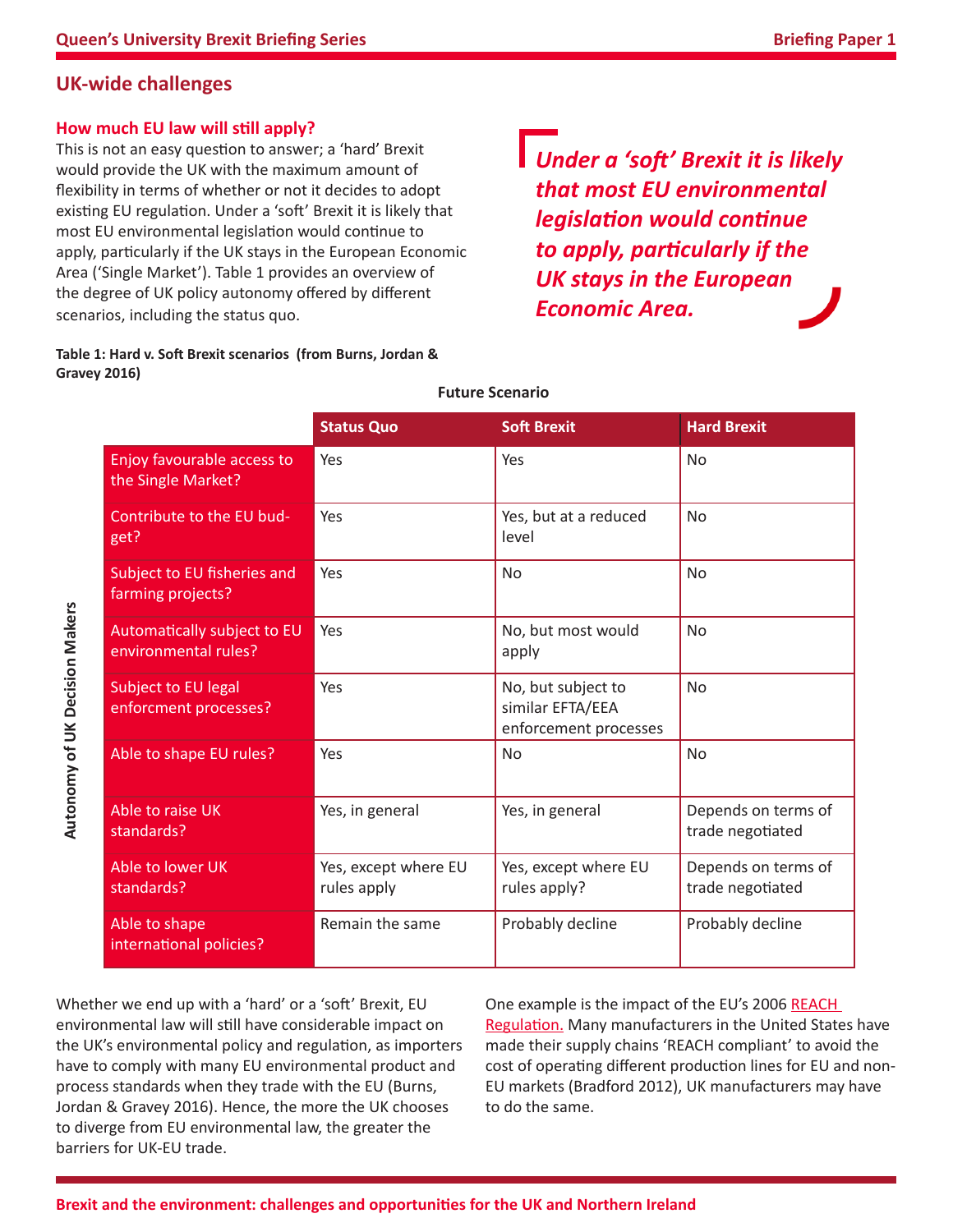**How easy will it be to transition from EU to UK law?** One in four pieces of EU legislation fall under the remit of the [Department for Environment, Food and Rural Affairs](https://quarterly.blog.gov.uk/2016/11/01/how-defra-is-adapting-to-the-challenge-of-brexit/) (DEFRA).

That represents a total of some 1,200 different laws. The former DEFRA Secretary of State, Andrea Leadsom admitted that converting EU legislation into UK law would not be a straightforward process. While approximately two thirds of EU environmental law may be relatively easy to transpose, the remaining third includes provisions such as reporting requirements to the Commission – which will no longer apply – making the transposition more challenging [\(Environmental Audit Committee 2017\)](https://publications.parliament.uk/pa/cm201617/cmselect/cmenvaud/599/599.pdf).

Furthermore, the civil service faces clear capacity challenges to deliver Brexit. DEFRA saw its core staff depleted by two thirds (a loss of 4,000 jobs) since 2005 - ten times more than the jobs created in DEFRA since Brexit. Beyond staff numbers, questions of expertise remain: over the next few years, DEFRA and its devolved counterparts will have to be transformed from departments implementing EU policies to departments developing UK and devolved policies, which require different skill sets.

#### **What else needs to be considered?**

Maintaining environmental standards involves more than simply having the right laws and regulations in place; a large and multifaceted regulatory infrastructure needs to be replaced to ensure that the law is followed and standards adhered to. The UK will now need its own version of this regulatory infrastructure, unless it is able to opt in to continue using European structures (such as the European Environmental Agency or sector-specific agencies covering chemicals or food safety). Examples of the key 'governance gaps' which need to be addressed include:

- **The reporting processes** what will replace the current common EU regulatory infrastructure?
- **• EU law offers recourse to justice.** The European Commission is an independent implementation watchdog and, as EU environmental law is binding on the UK, the Government can be taken to court (both in the UK and at EU level) if it fails to meet its environmental targets. NGOs and environmental lawyers have argued that judicial review as it exists under UK law – the Government's favoured replacement – would not be satisfactory.

## **Specific challenges for Northern Ireland**

#### **Devolved administration responsibilities – where now?**

At present DEFRA and the UK's three devolved administrations are able to implement the same EU rules in different ways; this is due to the fact that certain powers or 'competences' have been devolved to Scotland, Wales and Northern Ireland. These include environment, agriculture and fisheries policy.

Repatriating EU law to the UK – the purpose of the EU Withdrawal Bill – raises fundamental questions about who is 'taking back control'. Should Westminster or the devolved nations assume responsibility for currently devolved issues such as the environment? The UK Government's favoured option is to transfer power to Westminster in order to limit divergence between UK nations' policies. The Welsh and Scottish Governments have described this option as a **'[naked power grab](https://www.theguardian.com/politics/2017/jul/13/scotland-wales-brexit-great-repeal-bill-naked-power-grab-nicola-sturgeon-carwyn-jones)'**.

Furthermore, where common UK standards and frameworks would be useful – for example to make trade easier and to avoid a 'race to the bottom' – there is disagreement as to whether such frameworks should be decided in Westminster (as suggested by the UK Government), or jointly between the four governments (as called for by the Welsh government).

These two questions highlight growing tensions between the central and devolved administrations, at a time where a smooth transition of environmental legislation and standards requires seamless co-ordination between all UK administrations.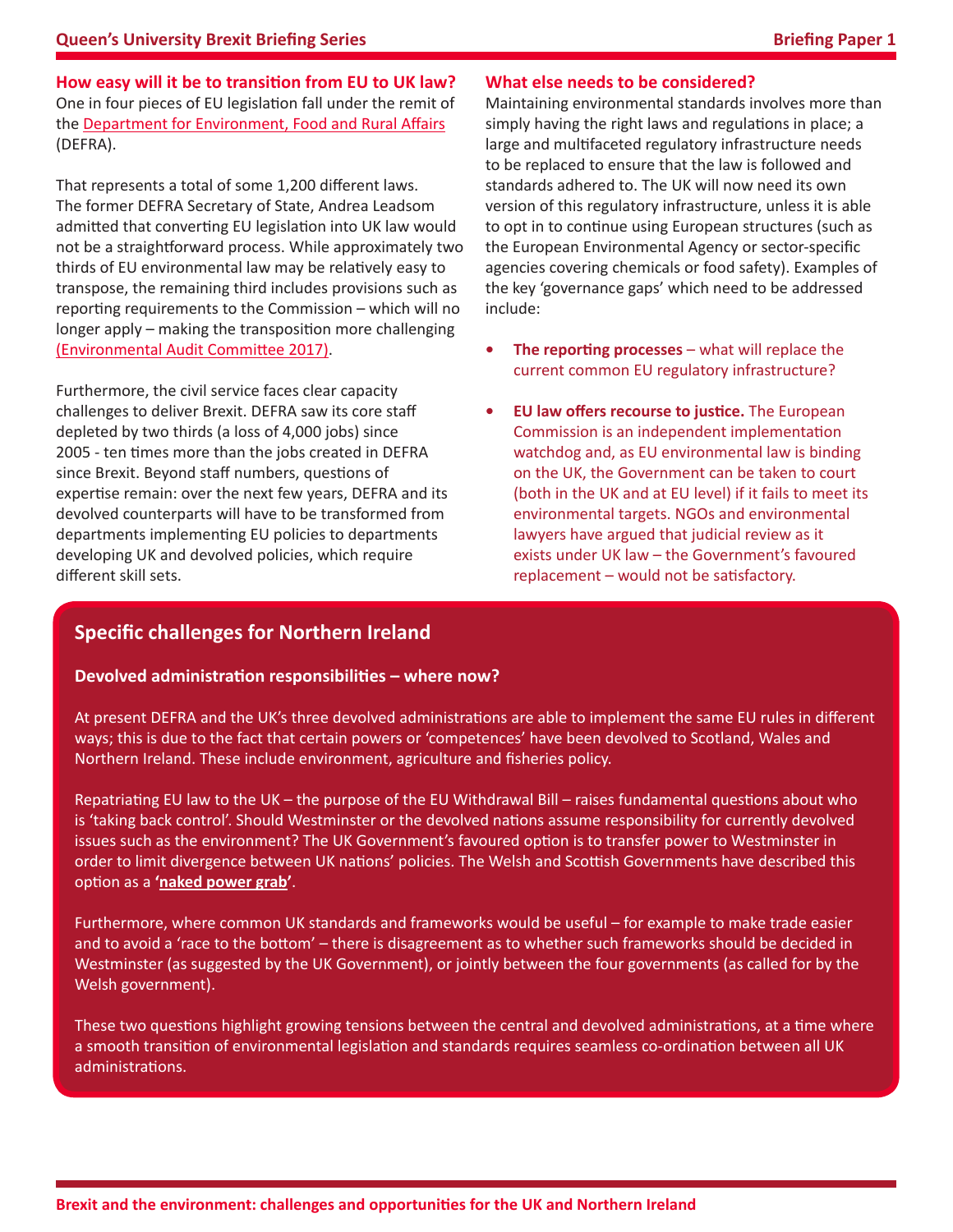# **What about the Irish border?**

The border between Northern Ireland and the Republic of Ireland will be a critical challenge for policymakers when re-shaping environmental governance post-Brexit. While Brexit provides the UK with the opportunity to diverge from EU law, any deviation in environmental standards will create complications across the Irish border.

One example is waste. Differing rules and costs for waste management between Northern Ireland and the Republic of Ireland have already fuelled waste smuggling in the past: a price-hike for the cost of landfill in the Republic of Ireland in the early 2000s led to an estimated 250,000 tonnes of waste being illegally dumped in Northern Ireland. A cross-border repatriation plan was established under the auspices of the 2006 EU Shipment of Waste Regulation and should be completed by 2018 (Northern Ireland Assembly [2016](http://www.niassembly.gov.uk/globalassets/documents/raise/publications/2016-2021/2017/aera/1017.pdf)). [Illegal waste shipment across the border continues](http://www.bbc.co.uk/news/uk-northern-ireland-37553602) however and is likely to increase after Brexit as any divergence in waste rules between the two jurisdictions would create new opportunities for smuggling, while reduced tools for cross-border cooperation (such as the UK leaving the European Arrest Warrant scheme) would make it harder to tackle illegal activities at the border ([House of](https://publications.parliament.uk/pa/ld201617/ldselect/ldeucom/76/76.pdf)  [Lords EU Committee 2016\)](https://publications.parliament.uk/pa/ld201617/ldselect/ldeucom/76/76.pdf).

There will be a need for continued and, ideally, strengthened, north-south mechanisms that will manage shared resources, despite the absence of common EU rules making this more complex.

A key example of cross-border cooperation is the management of water quality and resources in river basins. To meet the requirements of the EU's Water Framework Directive, Northern Ireland and the Republic of Ireland have jointly established three cross-border international River Basin Districts, each of which has its own Management Plan that must be implemented by relevant agencies [in the respective jurisdictions.](http://www.euwfd.com/html/rbmps-in-northern-ireland.html)

The future of these bodies (and of the Loughs Agency, a cross-border body set up to oversee the still-contested Lough Foyle and Lough Carlingford) is uncertain [\(Northern](http://data.parliament.uk/writtenevidence/committeeevidence.svc/evidencedocument/northern-ireland-affairs-committee/future-of-the-land-border-with-the-republic-of-ireland/oral/49764.html)  [Ireland Environment Link 2017\)](http://data.parliament.uk/writtenevidence/committeeevidence.svc/evidencedocument/northern-ireland-affairs-committee/future-of-the-land-border-with-the-republic-of-ireland/oral/49764.html).

# **Conclusion**

The UK faces a number of challenges if it wishes to deliver Michael Gove's promise of a 'Green Brexit' and Northern Ireland's devolved status and border with the Irish Republic present additional challenges. These will need to be addressed with considerable care if policymakers wish to avoid Brexit leading to significant adverse impacts on Northern Ireland's environment.

*Dr Viviane Gravey is a co-investigator in the ESRCfunded project "Brexit and the Repoliticisation of UK Environmental Governance", a UK-wide project (Cardiff, York, UEA, Dundee, Queen's University Belfast), leading the Northern Irish dimension of the project. The project investigates potential divergence, dismantling and contestation in UK environmental policy and governance following the vote to leave the European Union.* 

*Information about the project can be found at*  **[www.brexitenvironment.co.uk](http://www.brexitenvironment.co.uk)**

*Contact: Email: [v.gravey@qub.ac.uk](mailto:v.gravey%40qub.ac.uk?subject=Brexit%20Environment%20Briefing) Phone: +44 (0)28 9097 1316*